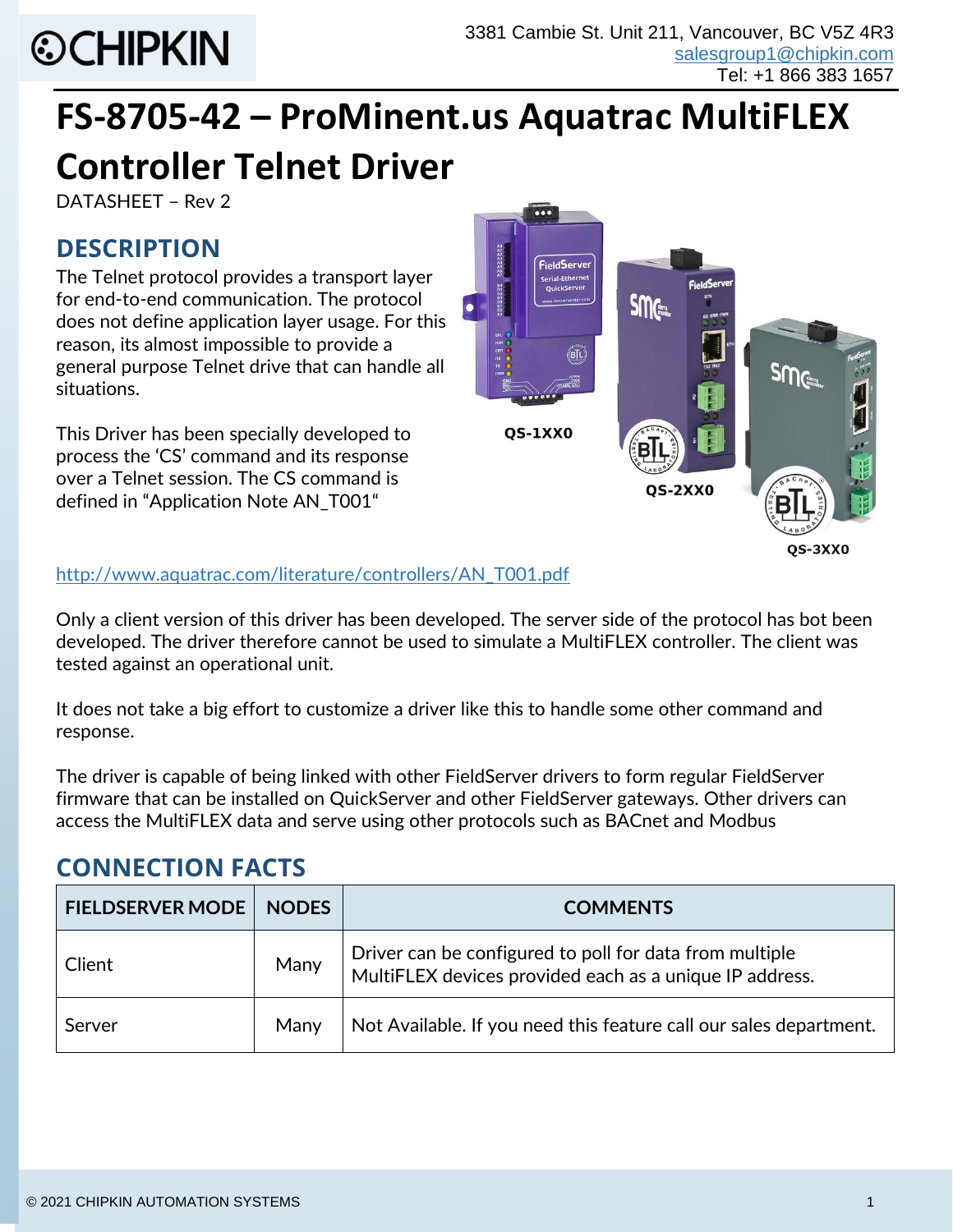#### **FORMAL DRIVER TYPE**

Ethernet TCP/IP Active Client

#### **COMPATIBILITY**

| <b>FIELDSERVER MODEL</b> | <b>COMPATIBLE</b> |
|--------------------------|-------------------|
| FS-2010/2011/4010        | Yes               |
| FS-35 Series             | Yes               |
| FS-QS Series             | Yes               |
|                          |                   |

#### **DEVICES TESTED**

| <b>DEVICE</b>                    | <b>TESTED (FACTORY, SITE)</b>                 |
|----------------------------------|-----------------------------------------------|
| MultiFLEX controller over Web! • | $^\prime$ 2019Oct Customer location in the UK |

### **CONNECTION CONFIGURATIONS**

Multiple upstream protocols and connection supported. See list of FieldServer Drivers.

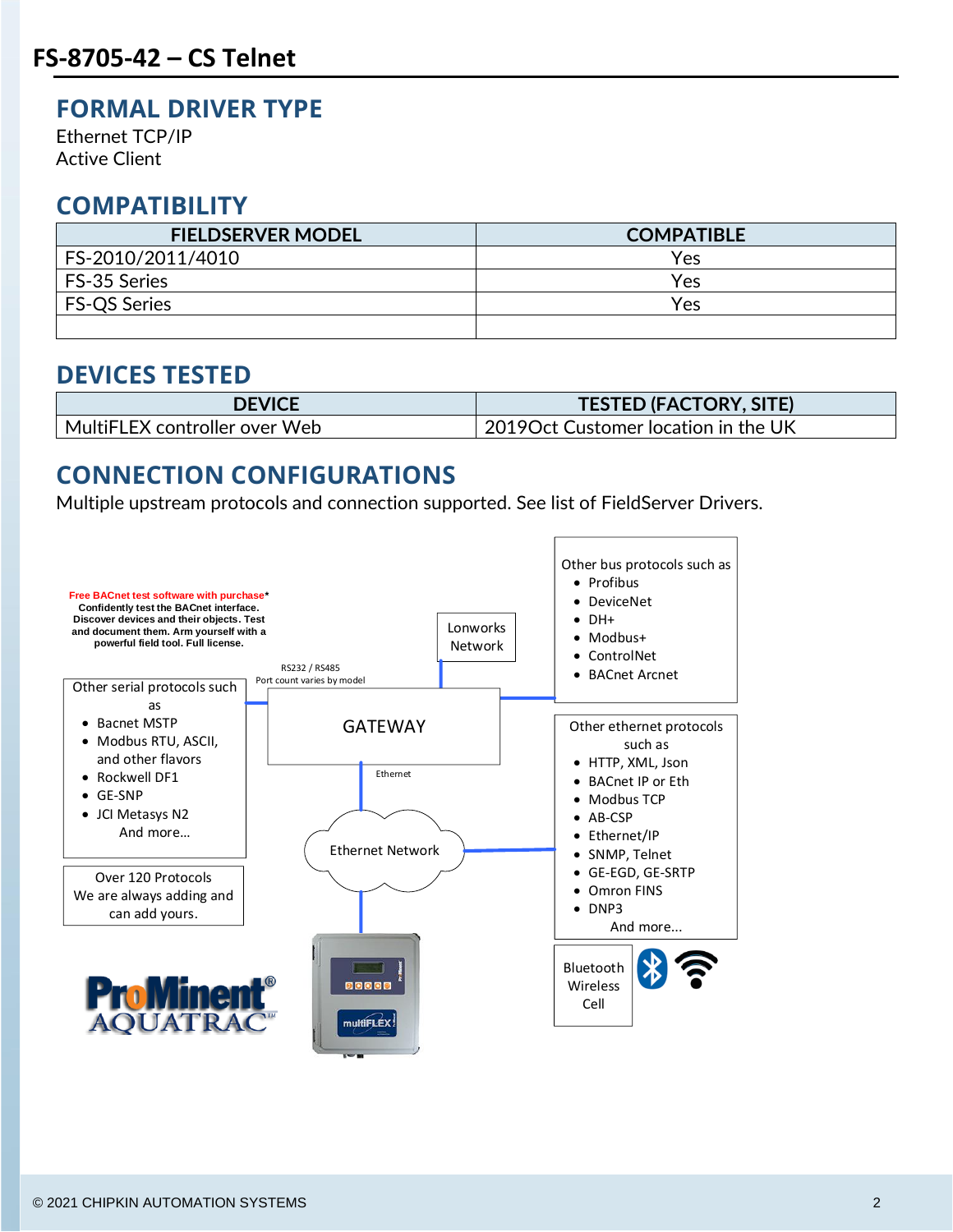$(0-12$  lines)

 $(0-12$  lines)

Relays  $(0-10$  lines) Outputs 11-18

Contacts O.Z

Outputs 1..10

4-20mA outputs  $(0-8$  lines)

| PROTOCOL SERVICES SUPPORTED/NOT SUPPORTED |                                                          |                  |  |  |
|-------------------------------------------|----------------------------------------------------------|------------------|--|--|
|                                           | <b>PROTOCOL SERVICE</b>                                  | <b>SUPPORTED</b> |  |  |
| <b>CS</b>                                 |                                                          |                  |  |  |
|                                           | This command supports Telnet based user                  |                  |  |  |
|                                           | interfaces with current controller state                 |                  |  |  |
|                                           | information required to update a real time view          |                  |  |  |
|                                           | of the controller I/O set. CS transmits one data         |                  |  |  |
| set per request of enabled I/O            |                                                          |                  |  |  |
|                                           |                                                          |                  |  |  |
|                                           | Inputs, Meters, Contacts, Relays and Binary and          |                  |  |  |
| <b>Analog Outputs</b>                     |                                                          | Yes              |  |  |
|                                           |                                                          |                  |  |  |
| Type                                      | Syntax                                                   |                  |  |  |
| Inputs A.N                                | (A.N), state, value state, value \r\n                    |                  |  |  |
| $(0-14$ lines)                            |                                                          |                  |  |  |
| Meters O.Z                                | state, value state, volume today \r\n<br>(OZ) <b>M</b> , |                  |  |  |

(O..Z)C, state, value\_state, ontime\_secs \r\n

(0.7)I, state, control state, control value \r\n

time on, time blocked, time special \r\n

(0.9), state, control\_state, special\_state, control\_value, time\_owed,

# **PROTOCOL SERVICES SUPPORTED/NOT SUPPORTED**